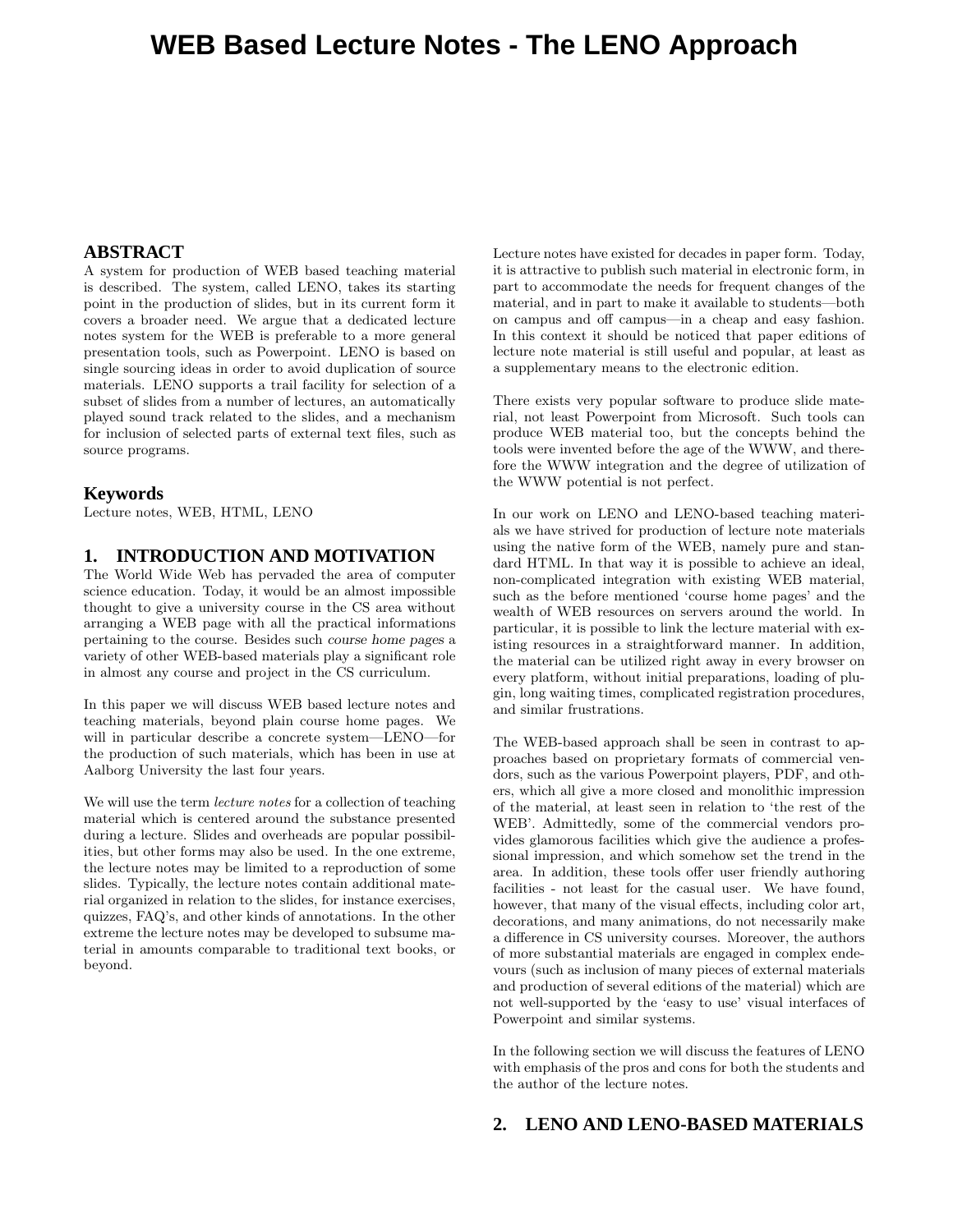

Figure 1: An example of a note page shown in slide view.

As discussed above, the lecture notes made by LENO is structured with outset in the slides, which are presented during the lectures. The slides produced by LENO represent a particular high-level view of the material, rendered in such a way that it can be shown in an auditorium (large font and relatively few words) using a computer running a WEB browser, connected to a projector. Figure 1 shows an example of a LENO slide.

The central concept of LENO is the note-page clause, which contains a number of subclauses such as title, item, image, source-program, and others. The note-page and its subclauses contain the information of the slides as well as a number textual annotations, which are utilized in the other views supported by LENO. Figure 2 gives an overview of the current means of expressions of LENO (the subclauses of a note-page clause).

Besides the slide view, LENO also supports the annotated slide view and the aggregated lecture note view. In the annotated slide view the slide contents is shown side-by-side with annotations to the slide contents. The *aggregated lec*ture note view presents all slide information and all annotations of a lecture on a single aggregated page. Figure 3 illustrates the annotated slide view, and part of an aggregated lecture view is shown in figure 4.

LENO operates by processing a single description of a lecture, using a special form of programmatic markup (to be discussed in section 2.4). As such, we use a single sourcing approach [3]. Each of the different views supported by LENO stems from common information in the LENO source description.

At a more basic level, LENO can be understood as a synthesizer which aggregates a large number of source pieces (text, graphics, icons, and sound clips) to an even larger number of HTML pages with references to the necessary media components. As one of the main tasks, LENO facilitates a systematic linking of these constituents to a coherent WEB. Any attempt to handle this linking effort in a manual way would fail, due to the large number of pieces involved.

#### **2.1 Inclusion of source programs**

In many CS contexts, it is useful and typical to include pieces of programs in the lecture note material. In order to avoid duplication of this kind of source materials, LENO is able to include external source programs in the resulting teaching material. The inclusion steps involve:

- 1. Addressing the program source file.
- 2. Selecting an appropriate part of the source file for inclusion in the lecture note material.
- 3. Superimposing colors and fonts to emphasize particular aspects of the program.

The following clause show an example of a source-program clause for addressing, selecting, and decorating a source pro $gram:$ <sup>1</sup>

```
(source-program
 'src "sources/prog.java"
 'from-mark "class Account{"
 'to-mark "// end Account"
(color-decorations
  (color-decoration 'from-mark "Account"
    'to-mark "" 'color "red" 'face "bold")
  (color-decoration 'from-mark "balance"
    'to-mark ";" 'color "blue" 'face "bold")
)
 (main-text "A simple Bank account class")
 (annotation "Notice the instance variable.")
 'slide-mode "inline"
 'book-mode "inline"
)
```
 $^1\rm{The~source-program~clause~is~shown~in~the~surface~syntax}$ we call XML-in-LAML, which is an XML notation at the syntactical level, using Lisp S-expressions at the lexical level.

| title                  | The title of the note page                                     |
|------------------------|----------------------------------------------------------------|
| section-title          | A specialize title which marks a new section                   |
| point                  | A major idea expressed in brief form                           |
| items                  | Itemized text with subitems                                    |
| opposing               | A list of opposing items                                       |
| text                   | A textual contribution                                         |
| note-text              | Textual contribution to the annotations                        |
|                        | only                                                           |
| slide-text             | Textual contribution to the slide view only                    |
| image                  | A piece of graphics                                            |
| image-series           | A simple animation in an image series                          |
| slide-image            | An image contribution to the slide view                        |
|                        | only                                                           |
| concept-list           | A list of concept definitions                                  |
| source-program         | An source program included from a file                         |
| elucidator-program-    | A source-program prepared by an elucida-                       |
| fragment               | tor                                                            |
| example                | An example                                                     |
| syntax                 | A syntactical form                                             |
|                        |                                                                |
| tabular                | A tabular exposition                                           |
| cross-references       | References to other materials                                  |
| exercise               | An exercise with formulation and solution                      |
| index-words            | Contribution to the word index                                 |
| applet-program         | A Java applet                                                  |
| synopsis               | A synopsis clause for summary purposes                         |
| quotation              | A quote                                                        |
| quiz                   | A contribution to a multiple choice quiz                       |
| show-and-speak         | A specification of sound clips on a note page                  |
| lecturer-photos        | A specification of photos on a note page                       |
| lecturer-photos-and-   | A variant of lecturer-photo with a logo                        |
| logo                   |                                                                |
| elucidate              | A link to an elucidated program                                |
| comment<br>slide-space | An internal comment<br>Specification of extra slide whitespace |

Figure 2: The possible subclauses of a note-page in LENO.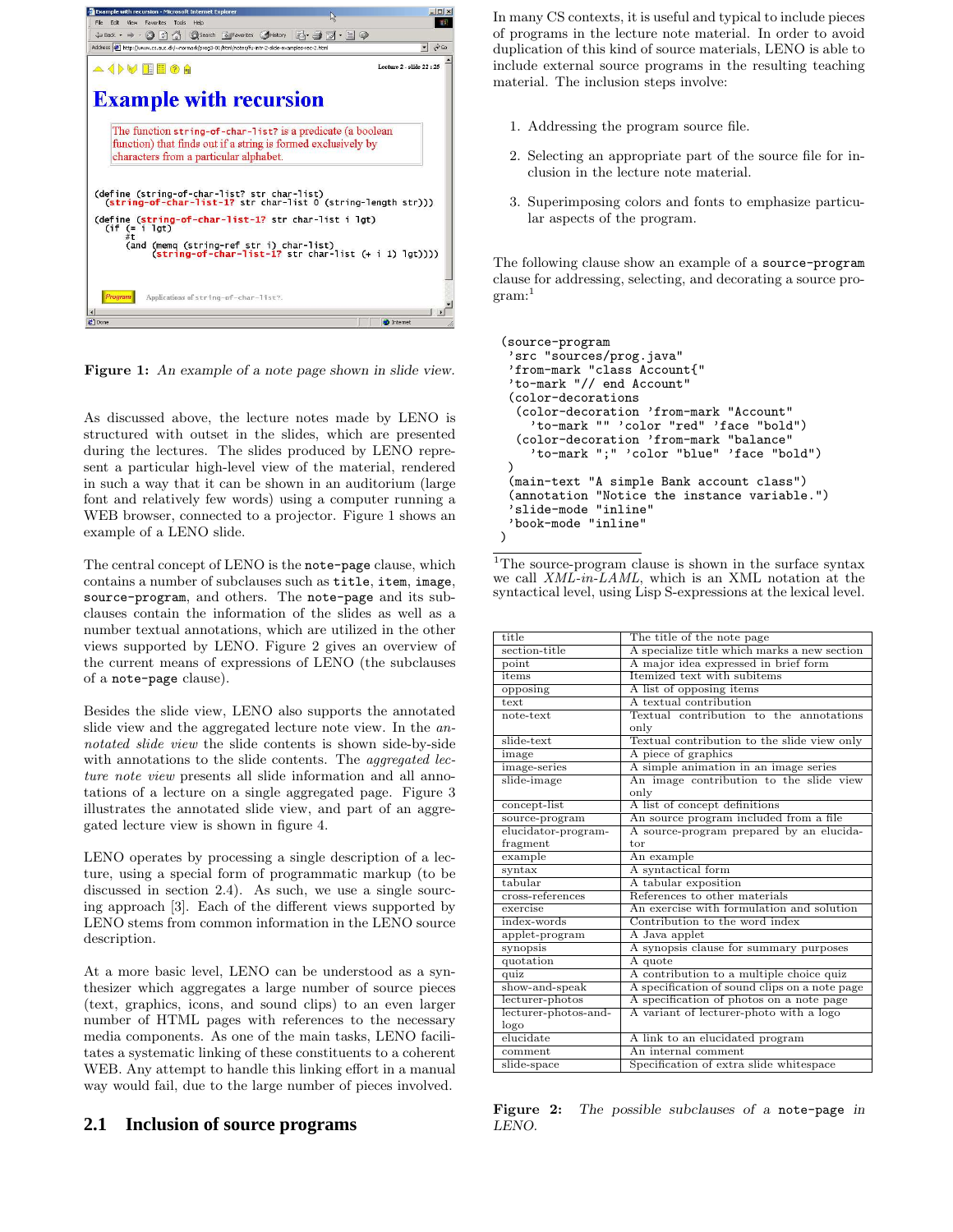

Figure 3: An example of the annotated slide view of a note page. The left part of the window is identical to slide view shown in figure 1. The right part contains the annotations.

As an alternative to the LENO approach, it would be necessary for the author to copy part of the source program to the lecture note description. This protects and shields the lecture note material from accidental changes in the source program. On the other hand, it is likely that we always want to take advantage of the latest version of the source program in the lecture note material (to be sure that the lecture note version of the program is free of errors). Therefore we have come to the conclusion that automatic inclusion of external source programs upon each processing of a LENO lecture is the best of the two alternatives.

# **2.2 Lecture note versioning**

A given part of a teaching material is often used in slightly different contexts. As another consequence of the single sourcing approach used in LENO, we strive to avoid duplication of source material to accommodate such variations of the notes.

In some situations only a selected part of the material is necessary. As a typical example at Aalborg University, open university seminars cover selected aspects of a course, which



Figure 4: An example of the aggregated lecture view, corresponding to figure 1 and 3. Both source programs are unfolded, and the annotations are shown as margin comments.

# Lecture 1 Lecture 2 Lecture 3  $\overline{\Phi_{1,1}}$  $3.1$



Figure 5: A trail of note pages which includes material from page 1 of lecture 1, page 1 and 2 of lecture 2, page 2 and 3 of lecture 3 etc.

| Recursion versus iteration - Microsoft Internet Explorer                                                       | $  D $ $\times$              |
|----------------------------------------------------------------------------------------------------------------|------------------------------|
| Edit<br>File<br>View<br>Favorites<br>Tools<br>Help                                                             | m.                           |
| 수Back ← → ・ ③ F 】 ☆   ③Search FallFavorites ④History   云 - 马 ゴ ・ 目 ◎                                           |                              |
| Address (8) http://www.cs.auc.dk/~normark/prog3-01/html/notes/open-TF-fu-intr-2-slide-recursion-iteration.html | $\approx$ Go<br>$\mathbf{r}$ |
| Lecture 2 - slide 20:25<br>33:79<br><b>△ ◁ ▶ ♥ ■■ ◎ A</b>                                                      |                              |
|                                                                                                                |                              |
| <b>Recursion versus iteration</b>                                                                              |                              |
|                                                                                                                |                              |
| Recursive functions are indispensable for processing of                                                        |                              |
| recursive data structures                                                                                      |                              |
|                                                                                                                |                              |
| Recursive functions are - modulo use of memory resources -                                                     |                              |
| sufficient for any iterative need                                                                              |                              |
|                                                                                                                |                              |
| Tail recursive functions in Scheme are memory efficient for                                                    |                              |
| programming of any iterative process                                                                           |                              |
|                                                                                                                |                              |
|                                                                                                                |                              |
| Recursion is an algorithmic program solving idea that involves                                                 |                              |
| solution of subproblems of the same nature as the overall                                                      |                              |
| problem                                                                                                        |                              |
|                                                                                                                |                              |
| Tail recursion is a variant of recursion in which the recursive                                                |                              |
| call takes place without contextual, surrounding calculations in                                               |                              |
| the recursive function.                                                                                        |                              |
|                                                                                                                |                              |
|                                                                                                                |                              |
| <b>Image series</b> A recursive formulation of the function fak and the accompanying recursive process         |                              |
|                                                                                                                |                              |
|                                                                                                                |                              |
| A recursive tail recursive formulation of the function fak and the accompanying                                |                              |
| Image series<br>iterative process without memory optimization                                                  |                              |
|                                                                                                                |                              |
| 画<br><b>D</b> Internet                                                                                         |                              |

Figure 6: A LENO trail page with a trail specific navigation bar in the left hand side of the window.

are covered in a number of regular lectures. In order to avoid a proliferation of different versions of the teaching material—reflecting different blends and selections—LENO supports the definition of *trails*. A trail specifies an ordered selection of note pages from the lectures in a batch of notes, cf. figure 5. The trail defines a new lecture, orthogonal to the basic structuring of the material. A trail page is implemented in term of a frameset, which addresses

- 1. one of the original lecture pages
- 2. a tiny, trail-specific navigation banner

Figure 6 shows an example of a trail page made by LENO. The vertical strip to the left shows the trail navigation frame.

As a somewhat unexpected advantage of embedding slide note pages in trail framesets, it is always easy to 'come back on track' after having followed a number of links. This is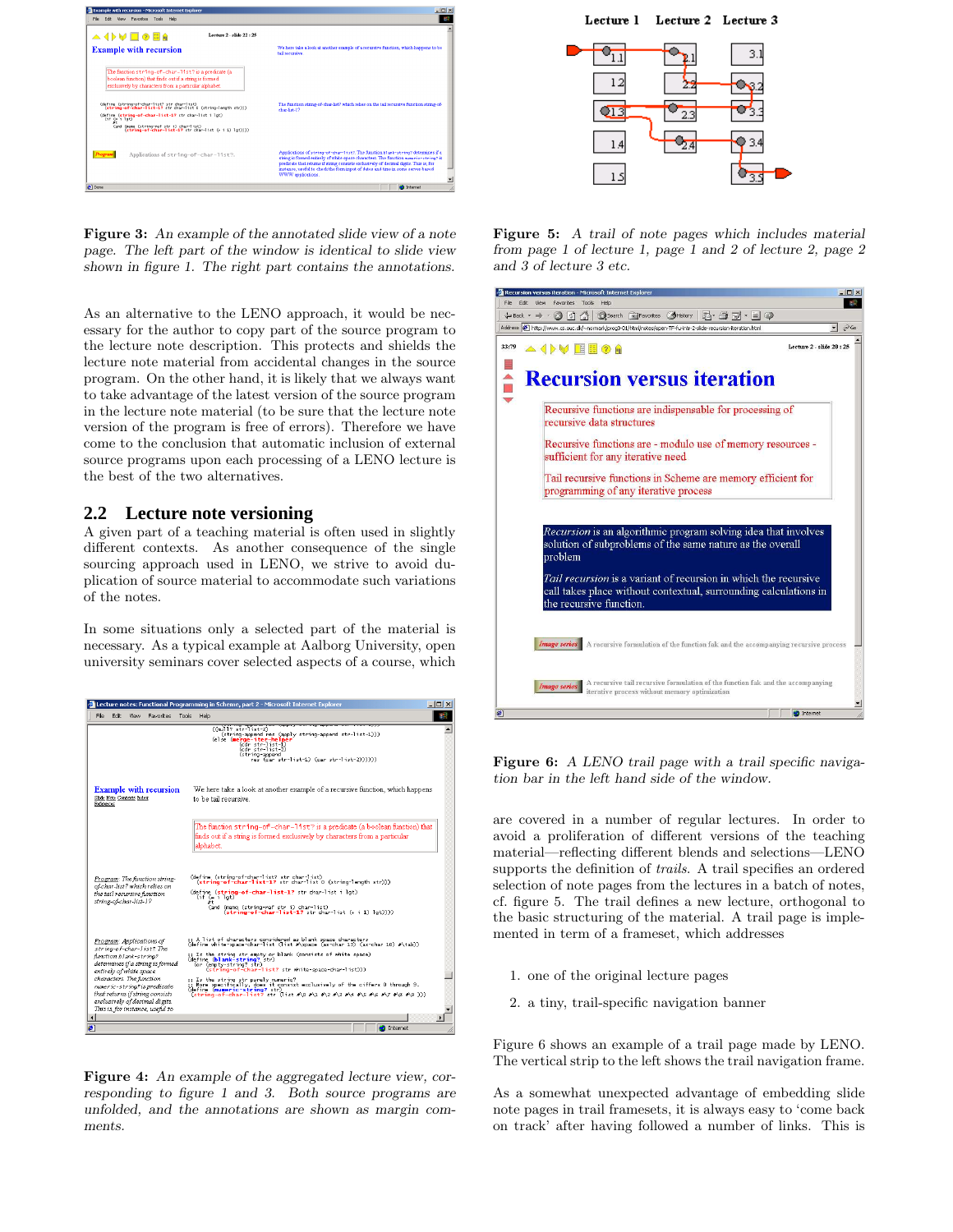a convenient alternative to going back a number of pages, using the 'Back' button of the browser. In situations where many 'tangential side leaps' can be foreseen, LENO can support this by generation of a pseudo trail around a conventional lecture.

Another kind of versioning reflects different organizations of the lecture notes, for instance an organization on a given WWW server, an organization on a CD, and an organization on the teachers computer. Such organizations are typically distinguished by different inter-linkings of major parts of the material. As examples, links in one versions go to a WEB resource via absolute links, and in the CD edition these links address local CD material by means of relative links. The programmatic approach to authoring used in LENO supports *conditional linking* in a straightforward way, see section 2.4. In addition, LENO provides hooks such that the rendering of cross references can be associated with tiny icons that give hints to the reader about the targets of the links ('on CD', 'Remote', 'Local server', etc).

### **2.3 Sound tracks**

Beside the textual annotations of the note page clauses, LENO also supports audio annotations, in terms of prerecorded sound fragments, typically used for the lecturer's discussion of the material. When started, LENO will play the sound track and automatically advance through the slides until the end of the presentation. Still-images of the lecturer can be added to selected note pages in order to visualize who speaks. In the simple case, there is a one-to-one mapping between note pages and sound clips. However, LENO also supports sound clips related to programs, exercises, and image series which calls for multiple encounters of a single note page. In this way, the lecturer can discuss a note page, dive into a number of details, and come back to the note page, for instance to summarize the most important points.

When located on a WEB server, the sound can be addressed on a streaming server, using Real Audio (TM) technology. On low bandwidth connections, this provides for almost momentarily start of the sound clips—independent of their sizes (which is often more than one megabyte). On disk or CD editions of the material the sound may be taken from simple sound files on the disk/CD.

We compare the sound track facility of LENO with streaming video of real lectures, as given and recorded in an auditorium. The CS department at Aalborg University is involved in an experiment where a number of courses are recorded on a regular basis [1]. Using the video medium, the picture, the voice, and the presentations of the slides and the blackboard can be transmitted in the video signal. It is, however, difficult to capture slide and blackboard details in sufficiently good quality. To alleviate this problem, markers in the video signal may control an accompanying slide presentation in a separate browser frame. The value of transmitting the picture of the lecturer can also be questioned, but we find the voice of the lecturer to be absolutely central.

Using LENO, a well-prepared sound track can be organized relative to the note pages (see [9] for an example). As a consequence, it is easy to index the lecturer's spoken contributions, via the already existing overview page of a lecture, as generated by LENO. As another advantage, the total length of a well-prepared sound track tends to be shorter than an regular lecture, because a number of less important aspects can be left out. On the down side, a studio recorded lecture is less vivid than a recording of a real lecture 'in front of a live audience'. At the Computer Science Department of Aalborg University we are still exploring pros and cons of the two different approaches.

# **2.4 Programmatic authoring**

The source description of a LENO lecture is a program written in the programming language Scheme [2], using the LAML libraries [5].

As part of the work on LENO, we have developed the discipline of programmatic authoring of WEB materials [10]. The key idea of programmatic authoring is to mirror the markup language (HTML) in a programming language. Using the Scheme mirror, the expressiveness of HTML is made available through functions in Scheme. On this ground, it is possible to use the principles of abstraction to form domain specific language for a variety of WEB purposes. LENO is one such language. In addition, it is possible to automate a number of routine tasks directly in the LENO document, which otherwise would have required manual work to carry out. As an example, we can check the target of a number of cross references, and we can check that file names do not get longer than the maximum allowed on a CD file system.

We have used the power of programmatic WEB authoring to support conditional linking. As mentioned in section 2.2, different versions of a teaching material is often characterized by different linking of the material. Systematic redefinition of links is easy to support if the links are generated by a function. An example of such a function is shown in figure 7. The function is taken from the implementation of the lecture notes of object-oriented programming [9].

In general, it is valuable to avoid multiple occurrences of long URLs with identical prefix parts in a document. It is better to define a function which holds the common constituents of the URLs. In that way, it is much easier to maintain the document in case the source material, or material on which it depends, is reorganized.

## **2.5 Integration with other tools**

LENO is able to integrate a teaching material with other WEB-based services. At the time of this writing, the following connections between LENO and other WEB-based LAML tools exist:

- Use of a synchronous exercise manager in order to facilitate immediate help to students in an exercise situation [7].
- Use of an asynchronous distance education tool IDA-FUS - to handle the dialogue between the students and the teacher with respect to exercises (including the ability to release a model solution in return to the student's solution).
- Definition of lecture specific quizzes, based on the LENO quiz subclause and a sever-side quiz checker.
- Use of an annotation facility which allows the students to comment on individual pages, exercises, and solutions in the material.
- Inclusion of source program fragments from the Java Elucidator [11], which short circuits step 2 and 3 of the inclusion steps for source programs in LENO (see section 2.1 above).

The integration of LENO with other tools adds considerably to the 'power' of the teaching material, not least due to the